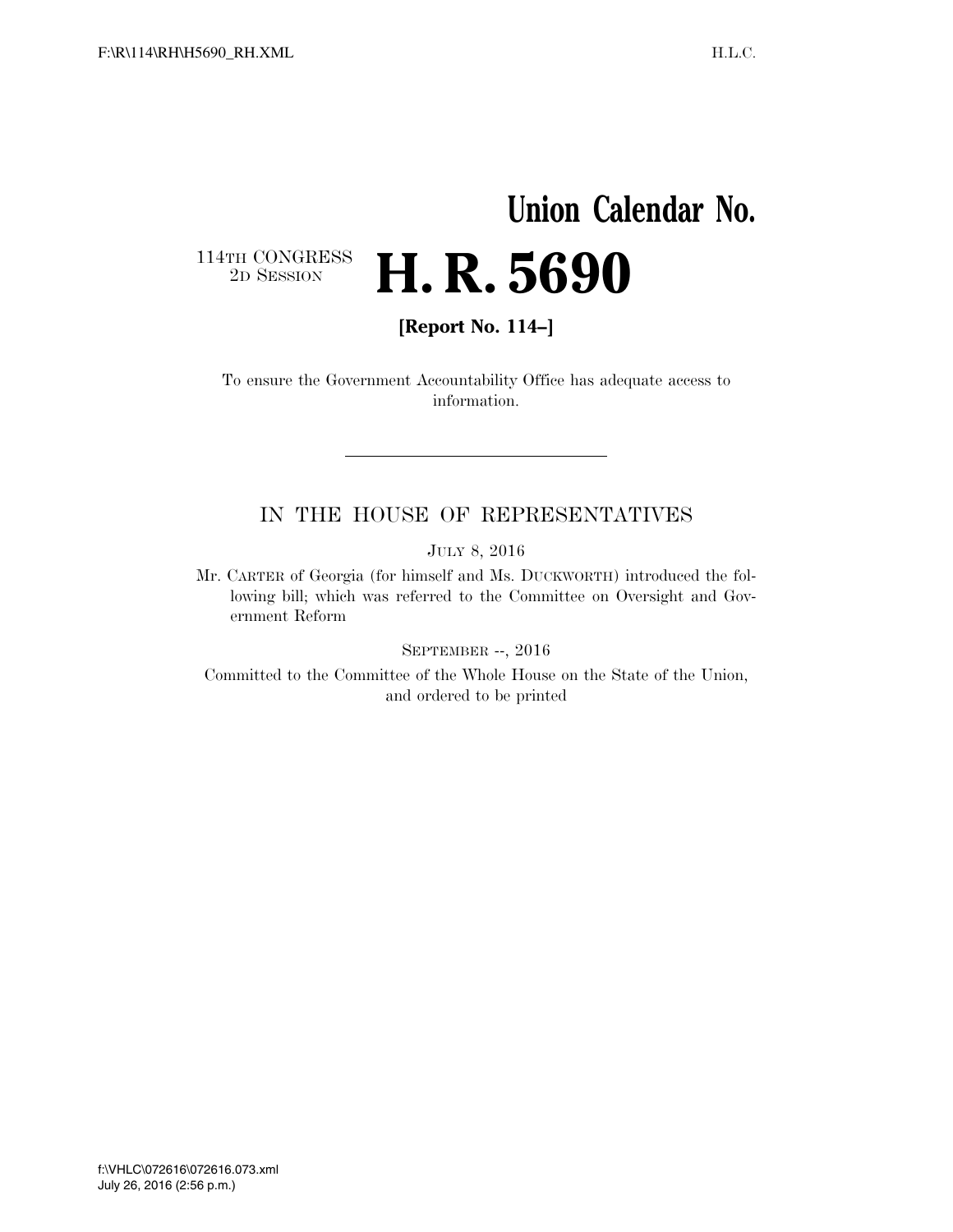# **A BILL**

To ensure the Government Accountability Office has adequate access to information.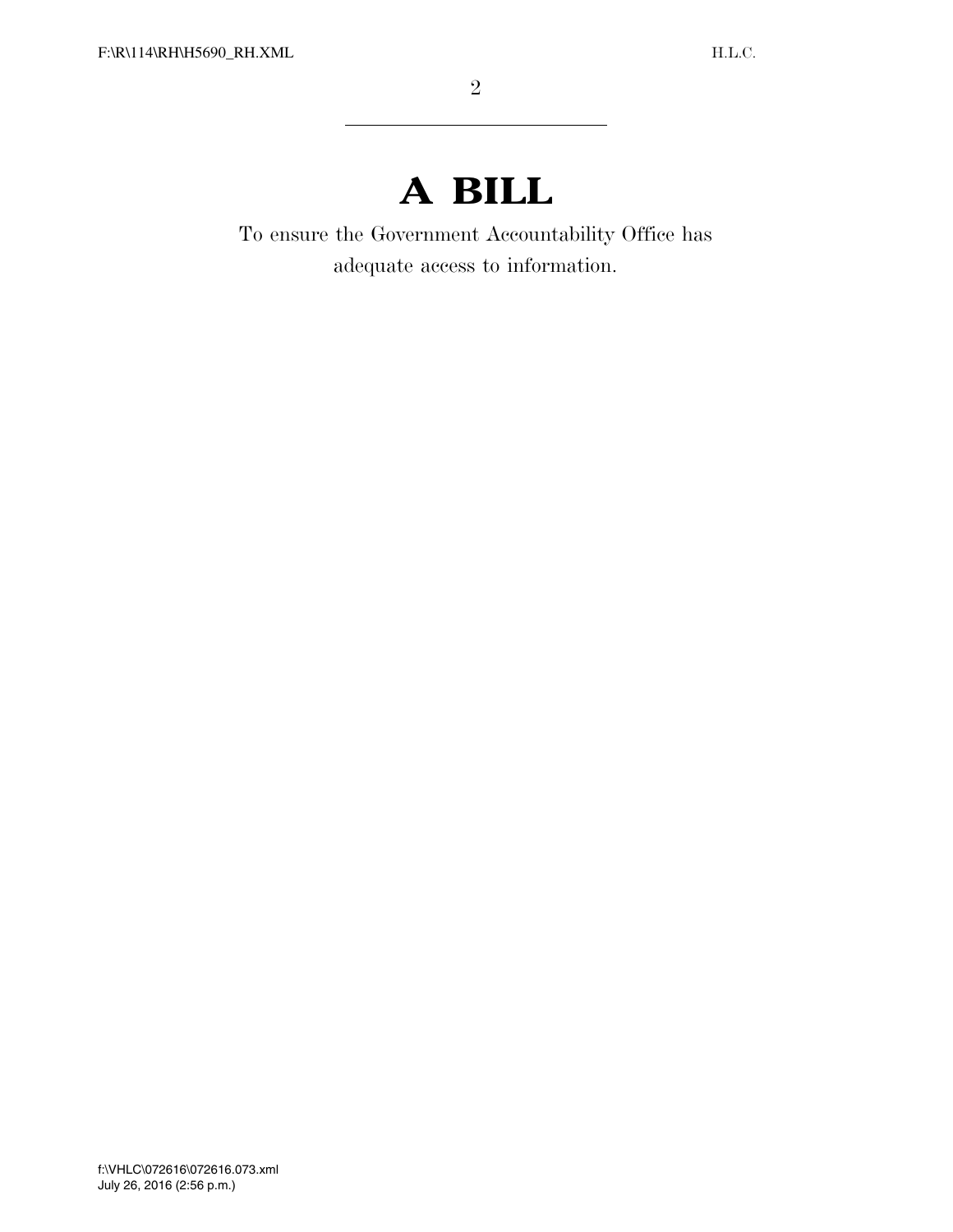*Be it enacted by the Senate and House of Representa-tives of the United States of America in Congress assembled,* 

#### **SECTION 1. SHORT TITLE.**

 This Act may be cited as the ''GAO Access and Over-sight Act of 2016''.

#### **SEC. 2. ACCESS TO CERTAIN INFORMATION.**

 (a) ACCESS TO CERTAIN INFORMATION.—Subchapter II of chapter 7 of title 31, United States Code, is amended by adding at the end the following:

#### **''§ 721. Access to certain information**

 ''(a) No provision of the Social Security Act, includ- ing section 453(l) of that Act (42 U.S.C. 653(l)), shall be construed to limit, amend, or supersede the authority of the Comptroller General to obtain any information or to inspect any record under section 716 of this title.

 ''(b) The specific reference to a statute in subsection (a) shall not be construed to affect access by the Govern- ment Accountability Office to information under statutes that are not so referenced.''.

 (b) AGENCY REPORTS.—Section 720(b) of title 31, United States Code, is amended—

 (1) in the matter preceding paragraph (1), by inserting ''or planned'' after ''action taken''; and

 (2) by striking paragraph (1) and inserting the following: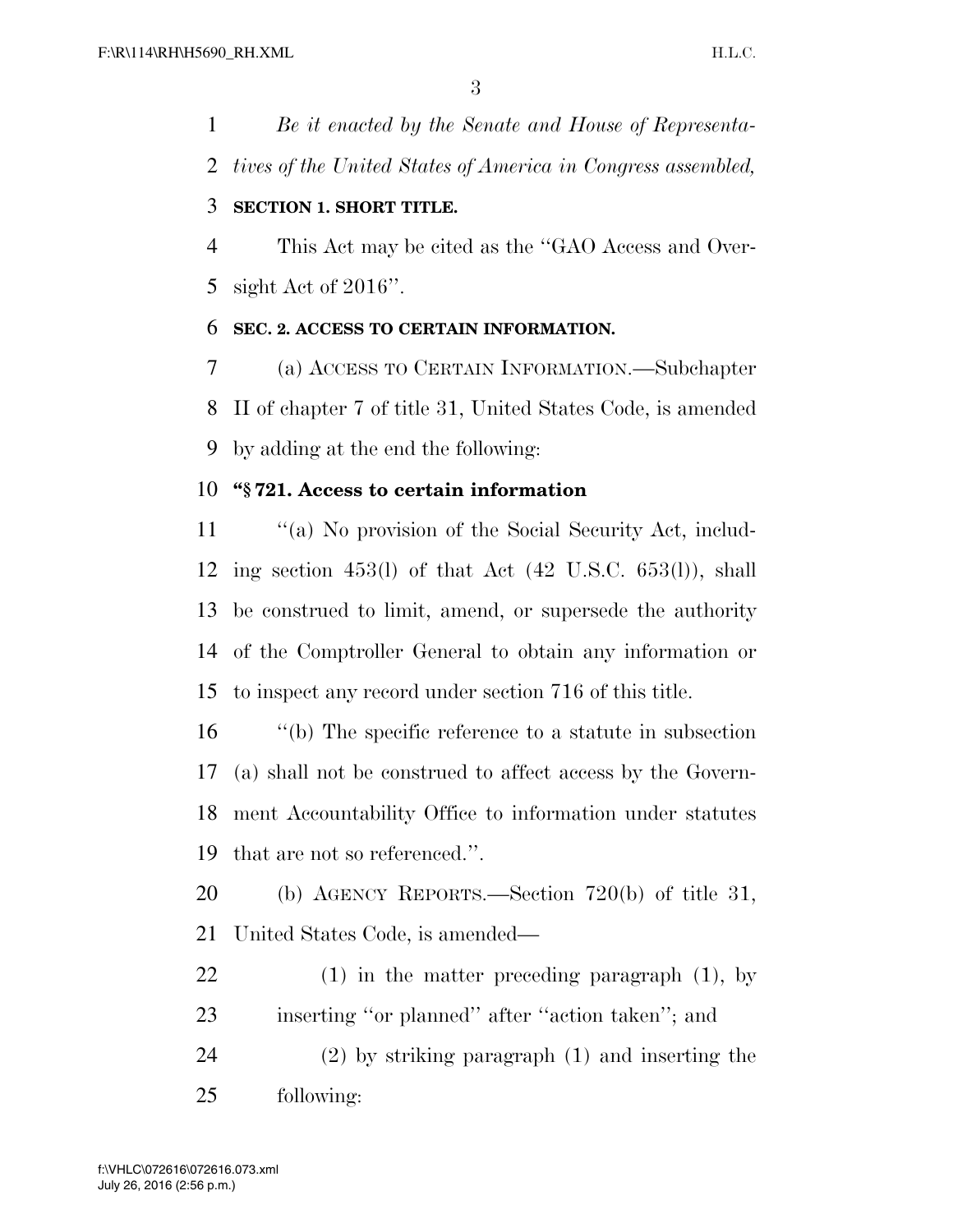| $\mathbf{1}$   | $\lq(1)$ the Committee on Homeland Security and              |
|----------------|--------------------------------------------------------------|
| $\overline{2}$ | Governmental Affairs of the Senate, the Committee            |
| 3              | on Oversight and Government Reform of the House              |
| $\overline{4}$ | Representatives, the congressional committees<br>of          |
| 5              | with jurisdiction over the agency program or activity        |
| 6              | that is the subject of the recommendation, and the           |
| $\overline{7}$ | Government Accountability Office before the 61st             |
| 8              | day after the date of the report; and".                      |
| 9              | (c) AUTHORITY TO OBTAIN RECORDS.-Section 716                 |
| 10             | of title 31, United States Code, is amended in subsection    |
| 11             | $(a)$ —                                                      |
| 12             | (1) by striking "(a)" and inserting "(2)"; and               |
| 13             | $(2)$ by inserting after the section heading the             |
| 14             | following:                                                   |
| 15             | " $(a)(1)$ The Comptroller General is authorized to ob-      |
| 16             | tain such agency records as the Comptroller General re-      |
| 17             | quires to discharge the duties of the Comptroller General    |
| 18             | (including audit, evaluation, and investigative duties), in- |
| 19             | cluding through the bringing of civil actions under this     |

 section. In reviewing a civil action under this section, the court shall recognize the continuing force and effect of the authorization in the preceding sentence until such time as the authorization is repealed pursuant to law.''.

24 (d) TECHNICAL AND CONFORMING AMENDMENT. The table of sections for chapter 7 of title 31, United